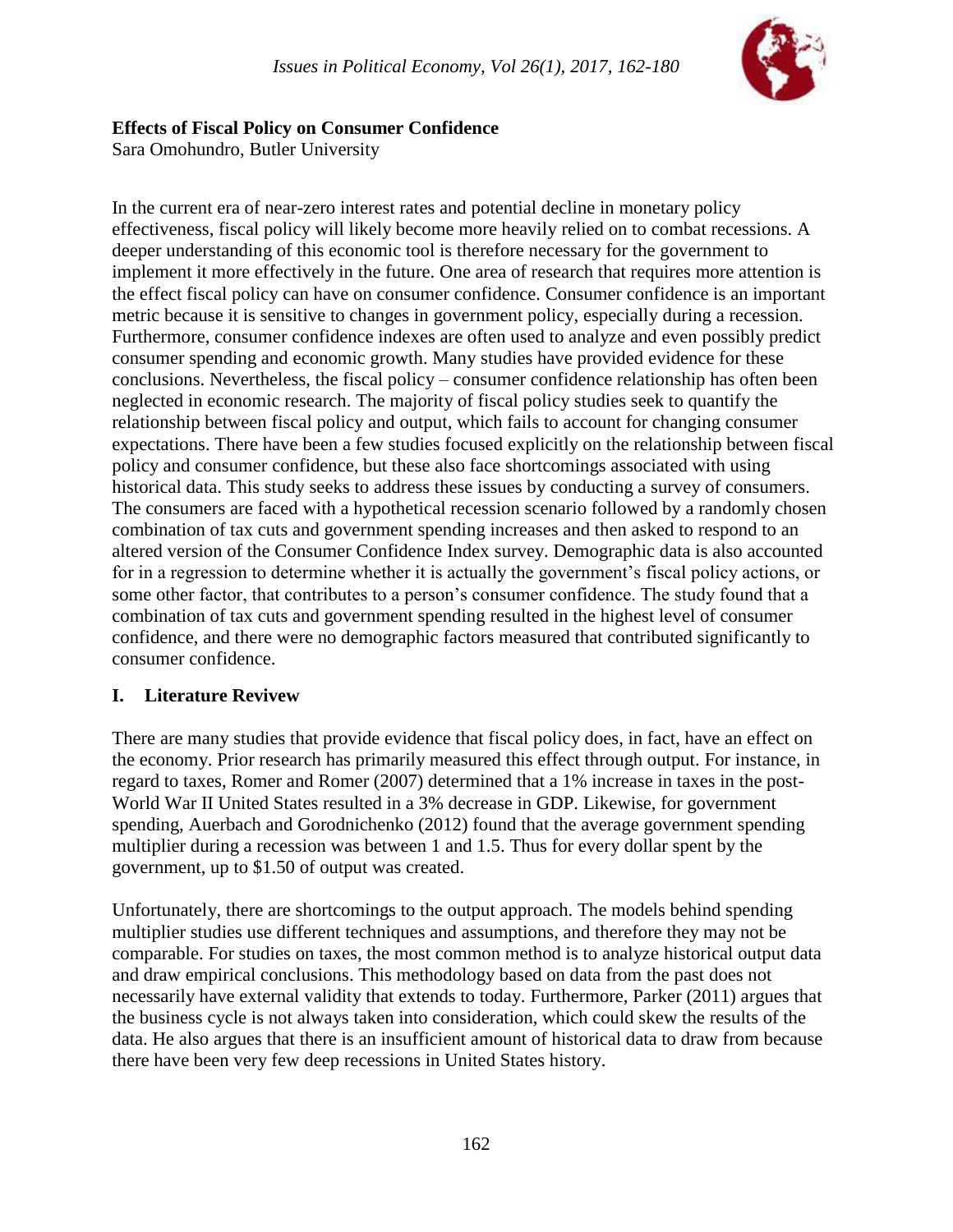Besides technical shortcomings, there are theoretical reasons for finding alternative measures for analyzing fiscal policy effectiveness. The output approach simply confirms that a relationship between fiscal policy and economic output exists and attempts to quantify it. It does not account for changing consumer expectations, which could be a critical connection between the implementation in fiscal policy and the ultimate increase in output. In order to better understand how fiscal policy affects the economy, one must understand how fiscal policy affects the consumer. Studies have shown that high consumer confidence leads to increased consumer spending, which increases economic output. This is important because consumer spending accounts for 60-70% of GDP (Cotsomitis & Kwan, 2006). Since it is the economic indicator most closely related to consumer behavior, it is a useful gauge as to why consumers are affected by some fiscal policies more than others.

Consumer confidence is a convenient measurement tool because it can be measured accurately and frequently. Consumer confidence is measured in the United States by two main indexes: the Consumer Confidence Index (CCI) by the Conference Board and the University of Michigan Index of Consumer Sentiment (ICS). Each index is derived from data collected via survey. The surveys of both indexes are five questions long. Two questions pertain to current economic conditions, while the other three involve future economic predictions (Bram and Ludvigson, 1998). Each question is directed at the respondent's personal financial and consumption information and is broad enough so that any person can answer the survey, regardless of his or her knowledge in economics. The questions for each index can be seen in Appendix A. The primary difference in the indexes is sample size. The CCI conducts its survey via mail and has a sample size of about 3,500. In comparison, the ICS conducts its survey via phone and has a sample size of about 500. The final indexes are then calculated using slightly different methods and are released at the end of each month. Although these calculations generally result in different numbers (a change of 1 point in the ICS is equivalent to a 2 point change in the CCI), the two indexes have an extremely high level of correlation (Bram and Ludvigson, 1998). The CCI and ICS provide the vehicles through which consumer confidence is measured.

Consumer confidence is a powerful metric because not only does it offer insight to consumers' perspective of the current state of the economy, but many researchers believe that it can predict future consumer spending patterns as well. This is because higher consumer confidence results in less saving, which implies a higher marginal propensity to consume (Souleles, 2001). As a result, consumers increase their consumption spending and therefore also increase economic output. As evidence of this claim, a study by Bram and Ludvigson (1998) concluded that consumer confidence not only helps predict consumption, but may also act as a catalyst for fluctuations in the economy. Fuhrer, Carrol, and Wilcox (1994) determined that lagged ICS values alone explained 14% of the variation in personal consumption expenditure growth. Graber (1982) also offers a logical explanation as to why consumer confidence affects spending and output. In some matters such as politics, people may be uninformed or have little desire to form an opinion if it does not directly affect their lives. Economics is different because people have no choice. They must form opinions on the economy because they have to make important financial decisions. As a result, most people's behavior follows their opinions on economic conditions. To some extent, people's perceptions of the economy may even become a self-fulfilling prophecy.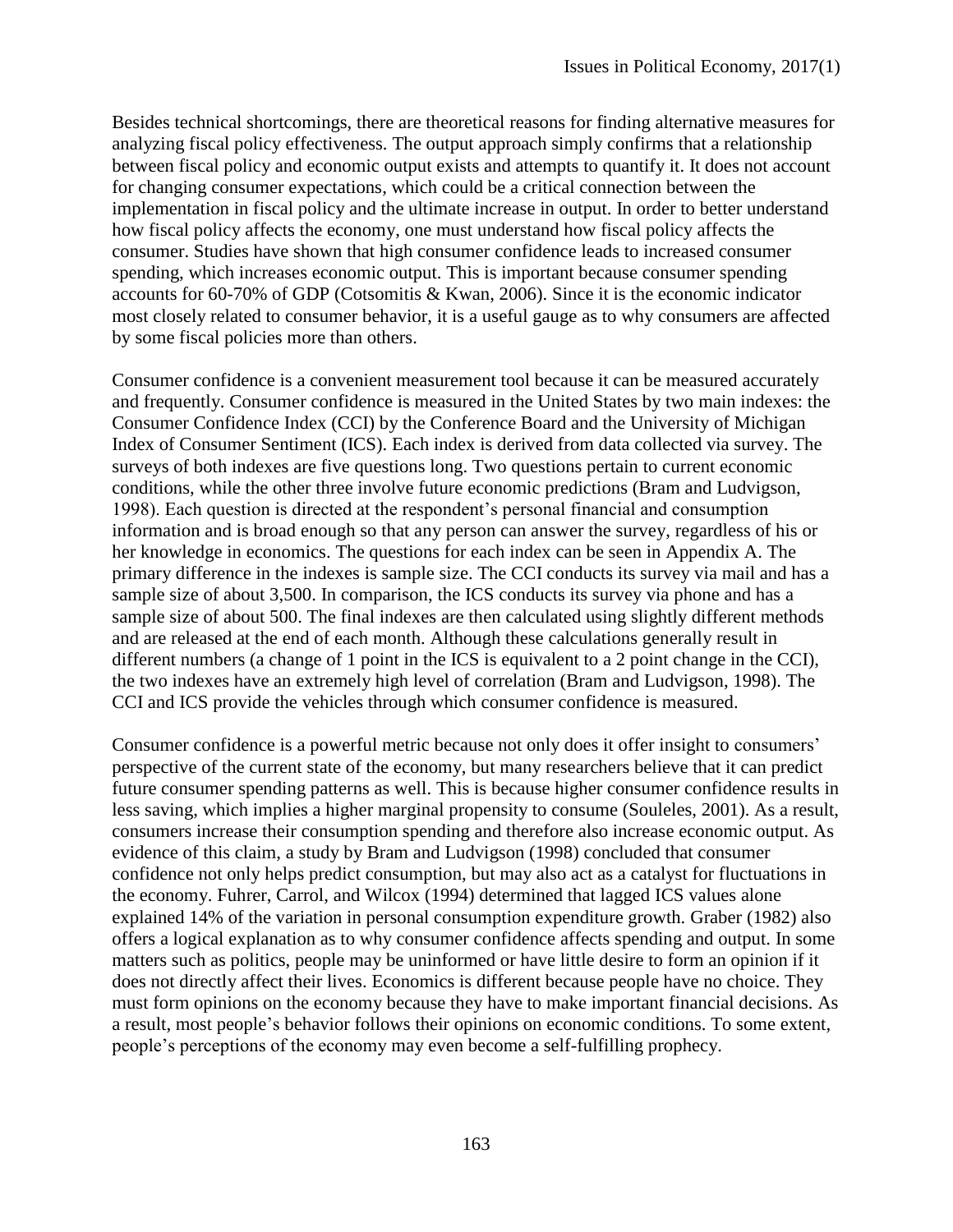It is evident that both fiscal policy and consumer confidence can impact economic output, but the relationship between fiscal policy and consumer confidence remains to be analyzed. Unfortunately, existing research in this area is relatively limited. One of the few existing studies is by Konstantinou and Tagkalakis (2011), who investigated whether or not fiscal policy can directly increase consumer confidence. For taxes, Konstantinou and Tagkalakis (2011) analyzed direct versus indirect taxes and their impacts on consumer confidence. A tax is considered direct when it is both imposed upon and collected from the consumer, such as an income tax. A tax is considered indirect when it is imposed upon the consumer but collected by another entity, such as sales tax collected by a store. The study found that an increase in a direct tax cut had a negative and statistically significant effect on consumer confidence, as would be expected. However, the results for an indirect tax increase were insignificant.

The study divided government spending into three categories: government wage, non-wage, and investment spending. Wage spending refers to the government payroll and the number of people employed by the government. Non-wage spending refers to other forms of government spending, including defense and consumption spending. Investment spending was considered to be when the government purchases capital goods that will go towards increasing output in the long run. Konstantinou and Tagkalakis (2011) found that non-wage government spending had a large, positive statistically significant effect on consumer confidence, but wage and investment spending had a small, negative statistically significant effect on consumer confidence.

While the study by Konstantinou and Tagkalakis (2011) was important for establishing the fiscal policy – consumer confidence relationship, more work clearly needs to be done within this area. The study successfully described relationships between government spending, taxes, and consumer confidence, but it was not necessarily trying to compare the two forms of fiscal policy. In order to make a direct comparison of expansive fiscal policy effectiveness, the study would need to analyze a tax decrease along with a government spending increase. In addition, the study used historical data. As previously noted in regard to studies using the output approach, quantitative studies using historical data face many shortcomings, including simplifying assumptions, limited time periods of data, and the inability to extrapolate historical results into the future. In addition, these quantitative, historical studies on the fiscal policy – consumer confidence relationship also neglect to account for important qualitative characteristics of the consumer. Perhaps there are demographic factors that have more explanatory power on consumer confidence levels than the fiscal policy approaches themselves.

Other studies pertaining to optimism have found evidence that this could be true. For instance, Jacobsen, Lee, Marquering, and Zhang (2010) discovered that men are more optimistic than women in all major economic indicators, even after income, employment, wealth, education, and marital status are controlled for. Dominitz and Manski (2004) also found that younger people are more optimistic than older people and that optimism increases with education level. Race also plays a role: Asians were determined to be the most optimistic, followed by non-Hispanic white, Hispanic, non-Hispanic black, and lastly American Indians. Marital status also had an effect on optimism that was reflected by age; those who were never married tended to be young and the most optimistic, followed by those who were married, those who were divorced, and finally those who were widowed were the least optimistic and also tended to be older. Analysis of the impact of demographic factors on consumer confidence could provide valuable evidence as to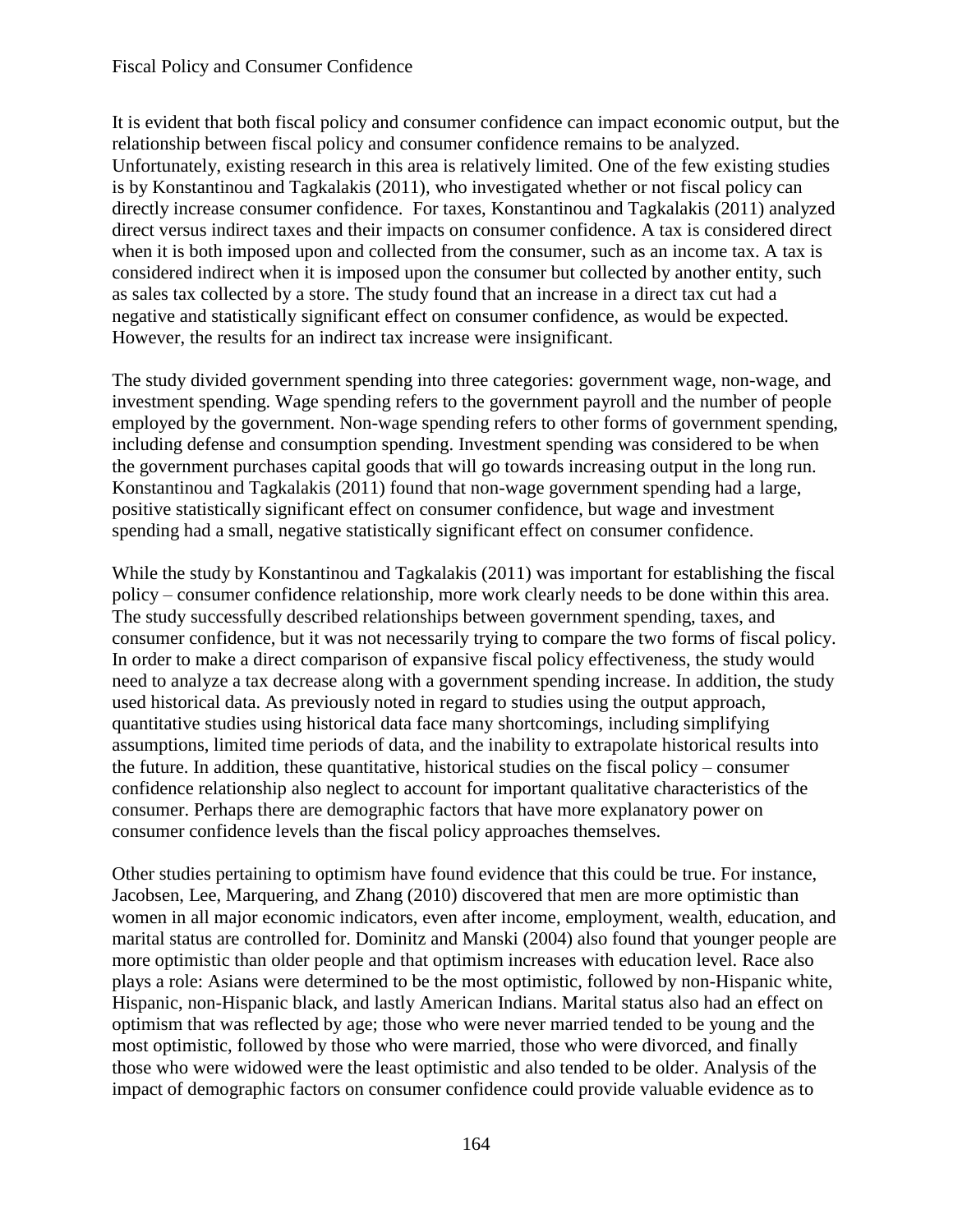whether the government is even able to influence consumer expectations through fiscal policy. It is possible that these demographic factors better explain consumer confidence than government policy.

In order to address the shortcomings of using historical data and neglecting demographic information, a different type of methodology warrants consideration. A survey of current consumers that can capture both their demographic characteristics and their reaction to a potential change in fiscal policy may begin to address these issues. Such is the methodology of this study. It is also intuitive to use a survey methodology to measure the impact of fiscal policy on consumer confidence because that is how consumer confidence itself is primarily measured. This study collects consumer confidence data via questions mimicking the CCI, a survey for which there is already strong evidence of its validity and economic impacts.

### **II. Methodology**

The survey was administered to undergraduate students at Butler University. More specifically, the survey was administered to an email listserv of 400 students in the Butler University Honors Program. These students varied from First Year Students to Seniors and had a variety of majors from all of the University's colleges. The students are from every geographic region in the United States, as well as a few international students; however, the vast majority hail from the Midwest. Both male and female students were surveyed. Based on the demographics of Butler University's undergraduate population, it can be assumed that almost all of the students are aged 18-22 and unmarried.

Ideally, the survey would have liked to use a sample of the general United States adult population as subjects. This would allow for a more accurate representation of consumers in the United States and more meaningful results. A group of university students is obviously not representative of all United States consumers. In addition, certain relevant demographic factors had to be omitted from the survey, such as income level, education level, age, and marital status. There was not enough diversity in the sample of Butler University students to collect meaningful data on these questions. Unfortunately, the limited resources of this study did not allow for the collection of data from a nation-wide sample. Using a service that charges a fee in exchange for finding survey respondents in the desired population sample was considered, but it was deemed to be too risky since there is no way to guarantee that the data is valid. It is possible that the individuals taking the survey through such a service are doing so hurriedly and not in good faith to collect commission for completing the survey, or that the service is not administering the survey to the people it said it would. There is also the possibility that the service does not adequately prevent robots from randomly completing surveys to collect commission. It was ultimately decided that administering the survey to Butler University students in a relatively controlled setting would be the safest alternative.

The survey first asked respondents to answer general demographic questions, including gender, year in college, college of primary major, geographic region of the United States (hometown), and political affiliation. The respondent was given options to choose from for each question. Again, these demographic factors were chosen because they could be reliably measured based on the diversity of the sample. Although limited, this sample still provided the opportunity to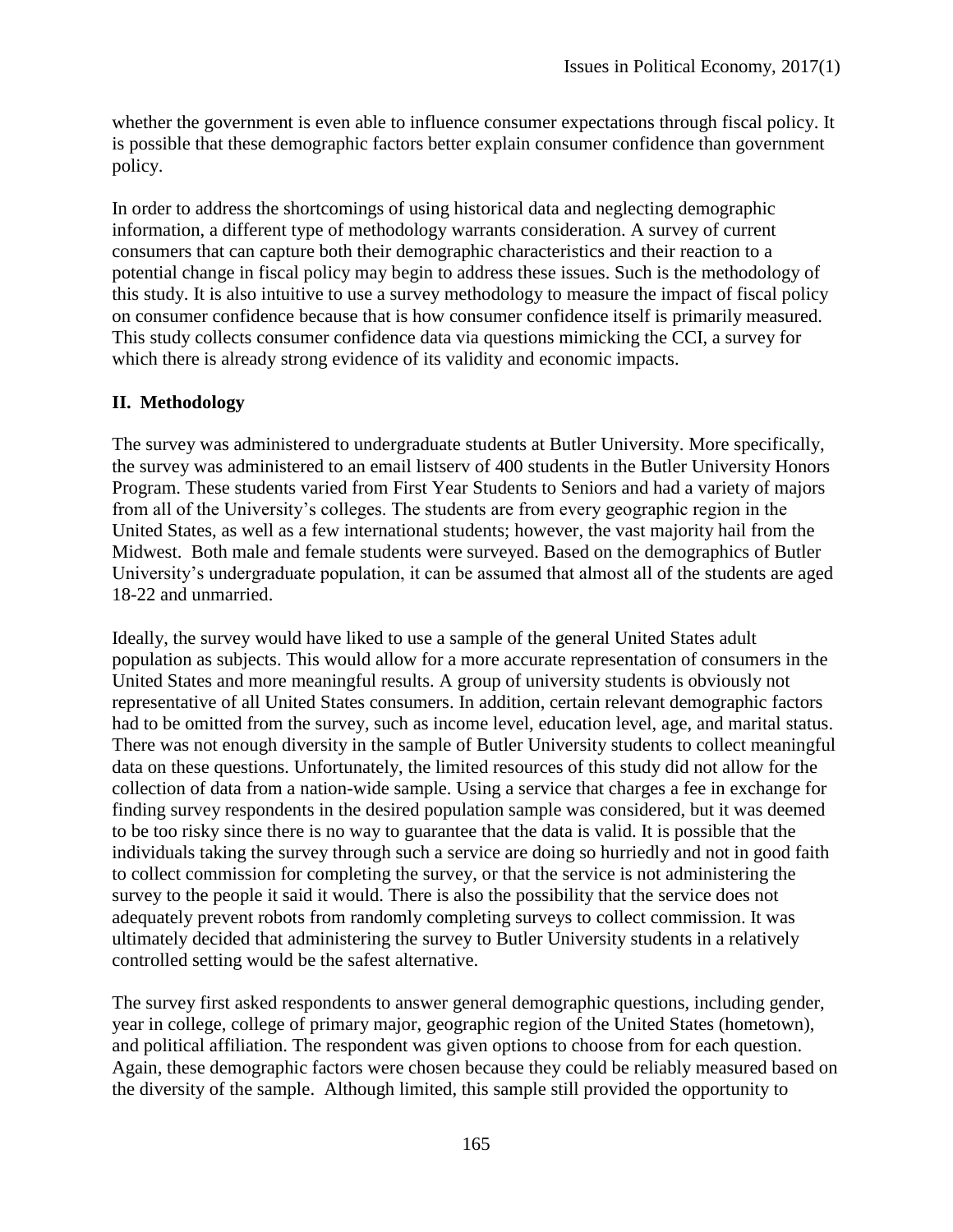measure factors that have not previously been studied in consumer confidence, such as college major, hometown, and political affiliation.

The final question in the demographics section of the survey was whether or not the respondent had taken an economics course in either high school or college. The purpose of this question was not to provide any explanatory value, but rather to better control the data in case respondents without a basic understanding of economics were unable to rationally answer the following survey questions. If the data collected from respondents that said they had never taken an economics course was significantly different or outlying from those that had, then it would be removed from the data set during the analysis.

Next the survey asked the respondent to read a hypothetical recession scenario. The scenario was as follows:

The unemployment rate in your hometown has recently increased from 5% to 8%. Economic growth in your hometown has recently decreased from 6% to 1%. Your family's total annual personal income has recently decreased by 6%. The federal government has decided to implement a fiscal policy during the next six months.

The percentages used were calculated by finding the average percentage change of unemployment, economic growth, and personal income during each recession period in the United States from 1970 onwards. The data sets used to make the calculations were accessed from the Federal Reserve Economic Data (FRED) provided by the St. Louis Federal Reserve Bank. Percentages were used instead of dollar amounts so that each respondent could better perceive the economic change relative to their hometown. Hometown was used instead of current town in order to gain more diverse data. If current town was used, then it is likely that most of the respondents would have assumed the town was Indianapolis, Indiana, where Butler University is located. The wording "family's total personal income" instead of simply "personal income" was used because many college students do not have jobs or significant incomes; the incomes of their parents or other family members may be more relevant to consider in a recession. Six months was chosen as the time period during which the government would implement a fiscal policy because the government realistically needs some time to pass and execute a change in fiscal policy. However, the time period could not extend too far into the future in order to be able to measure consumer confidence as a direct result of the fiscal policy change.

Next the respondents were presented with one of six hypothetical fiscal policy scenarios distributed at random. The six potential scenarios a respondent could have received are:

- 1. The federal government will do nothing.
- 2. The federal government will increase spending on defense, roads and bridges, and unemployment insurance by 10% each for a year based on the current budget.
- 3. The federal government will decrease personal income taxes across the board by 10% for a year.
- 4. The federal government will increase spending on defense, roads and bridges, and unemployment insurance by 5% each for a year based on the current budget and will decrease personal income taxes across the board by 5% for a year.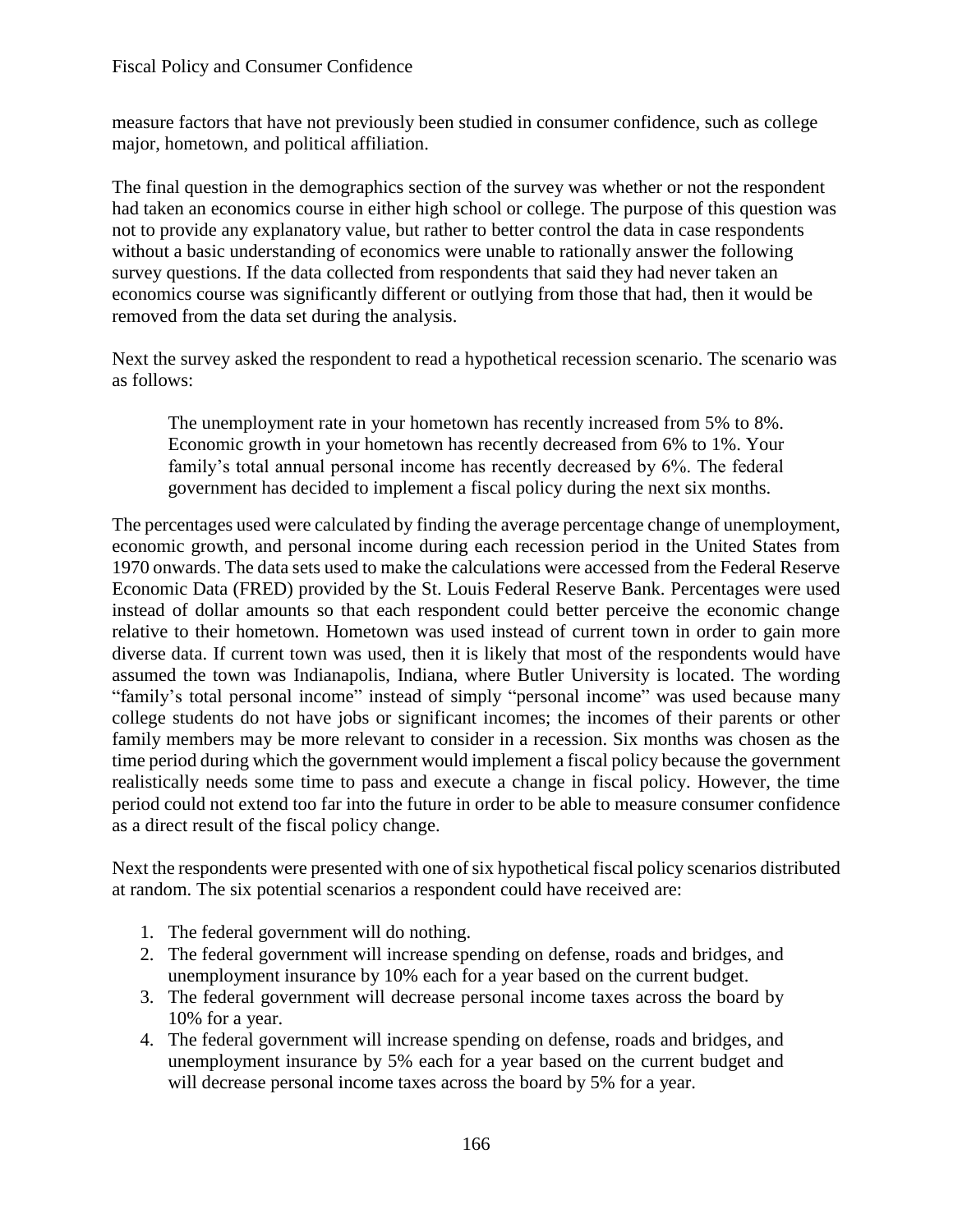- 5. The federal government will increase spending on defense, roads and bridges, and unemployment insurance by 7.5% each for a year based on the current budget and will decrease personal income taxes across the board by 2.5% for a year.
- 6. The federal government will increase spending on defense, roads and bridges, and unemployment insurance by 2.5% each for a year and will decrease personal income taxes across the board by 7.5% for a year.

The first scenario in which the federal government does nothing serves as the control group. The other five scenarios consisted of a tax cut, government spending increase, or combination of the two. 10% was chosen as the amount of the fiscal policy change because that was the calculated average increase in government spending during recession periods in the United States from 1970 onwards, based on the FRED database. A year was chosen as the duration for the fiscal policy because that was a realistic time frame for the government to begin implementing the policy and for consumers to begin seeing its effects. For taxes, the wording "personal income taxes across the board" was also used because that was the most direct tax that could apply to the most people. For government spending, the wording "defense, roads and bridges, and unemployment insurance" were used in order to incorporate a variety of non-wage government spending. Saying "roads and bridges, and unemployment insurance" instead of "investment and consumption" also made the types of government spending easier for someone with limited knowledge of economics to understand.

Finally, the survey concluded by collecting data on consumer confidence. This was measured through six questions pertaining to consumer confidence, which were taken directly from the CCI and then modified to fit the needs of this study. The CCI was chosen over the University of Michigan CSI because the questions are more direct and it is more well-known. The questions used in the survey were:

- 1. Six months from now, do you think economic conditions in your hometown will be (Better/The same/Worse)?
- 2. Six months from now, do you think there will be (More/The same/Fewer) jobs available in your hometown?
- 3. How would you estimate your family's total personal income to be six months from now? (Higher/Same/Lower)
- 4. One year from now, do you think economic conditions in your hometown will be (Better/The same/Worse)?
- 5. One year from now, do you think there will be (More/The same/Fewer) jobs available in your hometown?
- 6. How would you estimate your family's total personal income to be one year from now? (Higher/Same/Lower)

Each question was asked in the context of six months and one year to be consistent with the wording used in the recession and fiscal policy scenarios. It also allows for a relatively short-term measure of consumer confidence just after the fiscal policy has been implemented and for a relatively long-term measure of consumer confidence once the effects of the fiscal policy begin to come to fruition. The wording "family's total personal income" and "hometown" were also used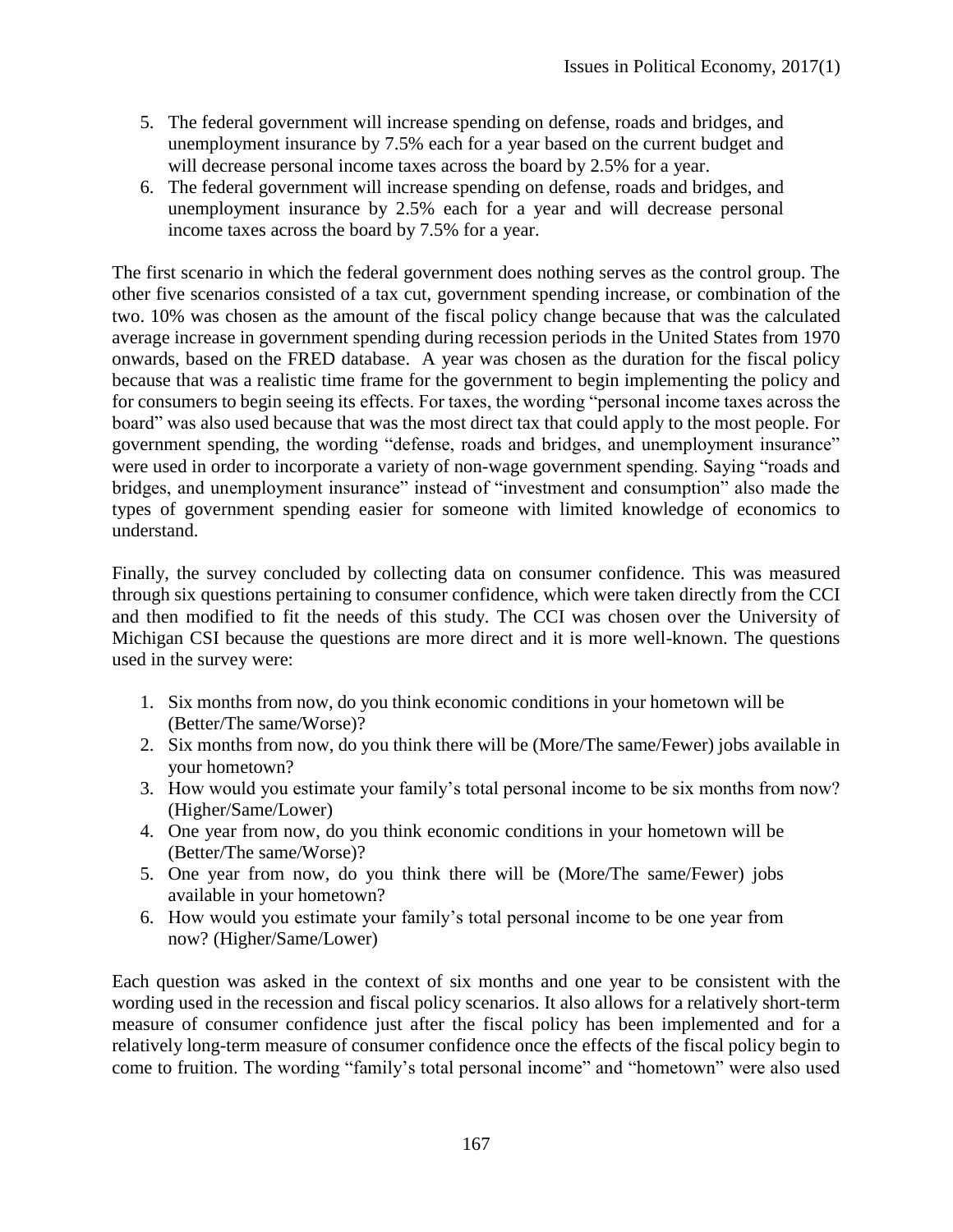for consistency with the recession scenario. A full version of the survey can be found in Appendix B.

Out of 400 students who received the survey, 286 responded. The number of responses for each of the six randomly distributed versions of the survey varied from 44 to 48. Unfortunately, there were some respondents who answered the demographic questions at the beginning of the survey and then chose not to respond to the consumer confidence questions. There were 34 such incidents, which were removed from the data set. The number of respondents who did not complete the consumer confidence questions at the end of the survey varied across each scenario from three to nine. 252 surveys were completed in entirety.

Once the data was collected, an overall consumer confidence score for each respondent was calculated. Each response option of the six consumer confidence questions at the end of the survey was given a numeric value. The options "Better", "More", and "Higher" were allotted a value of three, the options "The same" or "Same" were allotted a value of two, and the options "Worse", "Fewer", and "Lower" were allotted a value of one. The values of one, two, and three were held constant across all six consumer confidence questions; there was no clear reason to weight certain questions over others. The response values for the six questions were then simply added together to determine the consumer confidence score for each respondent. A score could not be calculated for those who did not answer the consumer confidence questions; therefore a total of 252 scores were calculated.

## **III. Data Analysis**

First the data had to be evaluated for biases between those respondents who did and did not complete the consumer confidence questions. This was to ensure that there was not an inherent demographical difference between the two groups that could affect the outcome of the data. In order to analyze the consumer confidence scores, the group of incomplete responses would necessarily have to be removed from the data set. If there was a difference in demographics between the two groups, then the following data analysis on the consumer confidence scores would be skewed in terms of this difference.

The data was evaluated for such biases by performing t-tests on the means of each of the demographic factors between those who did and did not complete the consumer confidence questions. It was ultimately determined that there were no statistically significant differences in the means amongst any of the demographic factors between those who did and did not complete the consumer confidence questions. There was, however, a statistically significant difference in the means for the question of whether or not the respondent had taken an economics course in either high school or college. Those who completed the consumer confidence questions were more likely to have taken an economics course than those who did not complete the consumer confidence questions. This makes intuitive sense; people who have less understanding of economics may feel less inclined to complete a survey focused on the subject. As a result, the data was biased only in the sense that those who received a consumer confidence score were more likely to have taken an economics course. Since none of the demographic factors themselves were biased between those who had and had not completed the survey, no adjustments were made.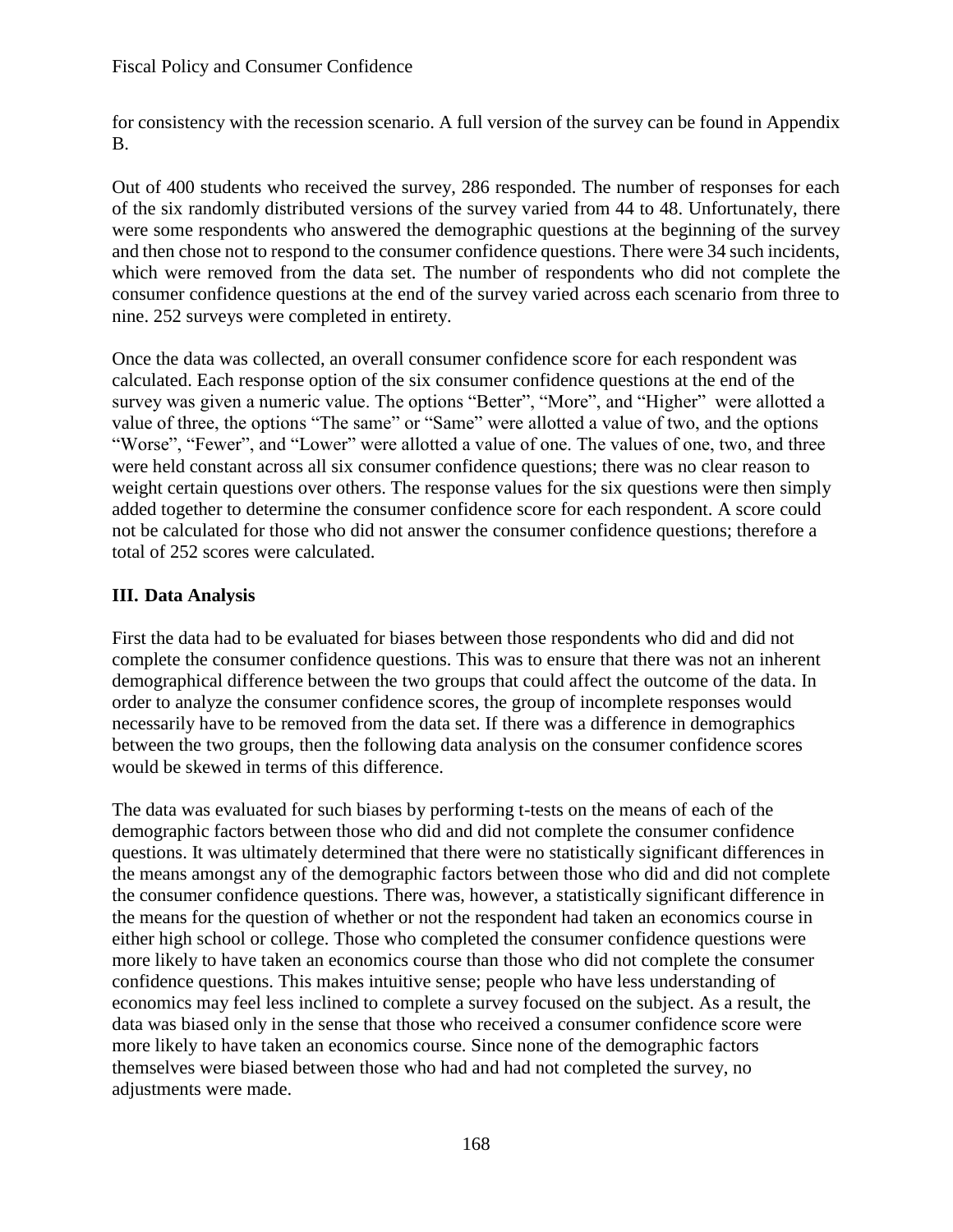The data was also evaluated for a potential bias between the completed responses of those who had versus those who had not taken an economics course. A t-test of the consumer confidence score means between the two groups was not statistically significant. There was no evidence that respondents who had not taken an economics course were unable to rationally answer the consumer confidence questions, and therefore no adjustments were made to the data set. Besides having taken an economics course, the average respondent who received a consumer confidence score was most likely to be a female Junior Liberal Arts major from the Midwest who identifies politically as a Republican. These were the modes for each demographic factor. The average respondent who did not complete the consumer confidence questions differed by identifying as a Democrat; however, this difference was not statistically significant. The average respondent for the two groups combined matched that of the average respondent who received a consumer confidence score.

The data analysis that yielded the primary results of this study was twofold. First, a single factor ANOVA followed by additional t-tests were done between the six fiscal policy scenarios to determine if there were statistically significant differences between each scenario's average consumer confidence score. This offered insight as to what extent the scores of the six scenarios differed by and validated which scenarios had the highest and lowest consumer confidence scores. Second, an ordinary least squares (OLS) regression using all of the demographic factors and fiscal policy scenarios as cross-sectional variables was used to evaluate the causality of the consumer confidence scores. The regression showed to what extent each demographic factor and fiscal policy scenario contributed to the consumer confidence scores.

### **IV. Results**

At the most basic level, these results show that some form of federal government fiscal policy action during a recession will lead to greater levels of consumer confidence than if the government does nothing. As seen in Tables 1 through 3, the first scenario of government inaction had the lowest average consumer confidence score, and the differences between this average and those of all the other scenarios were statistically significant. Another conclusion from these results is that incorporating a decrease in personal income taxes into a fiscal policy plan leads to higher consumer confidence than a fiscal policy plan without it. All of the fiscal policy scenarios involving a tax decrease (scenarios three through six) had higher average consumer confidence scores than the scenarios without a tax decrease (scenarios one and two).

The differences between the scenarios without a tax decrease and the scenarios with a tax decrease were all statistically significant. However, the magnitude of the tax decrease does not seem to make much of a difference. The scenario with the highest average consumer confidence score was evenly split between a decrease in taxes and an increase in spending, but none of the mean consumer confidence scores for the scenarios involving tax decreases were statistically significantly different from each other. Additionally, all of the scenarios including a tax decrease that also included a government spending increase (scenarios four through six) had a higher average consumer confidence score than the scenario with a tax decrease only. However, this is a relatively weak inference to make since the differences between the means of the tax decrease only scenario and the tax decrease – spending increase combination scenarios were not statistically significant.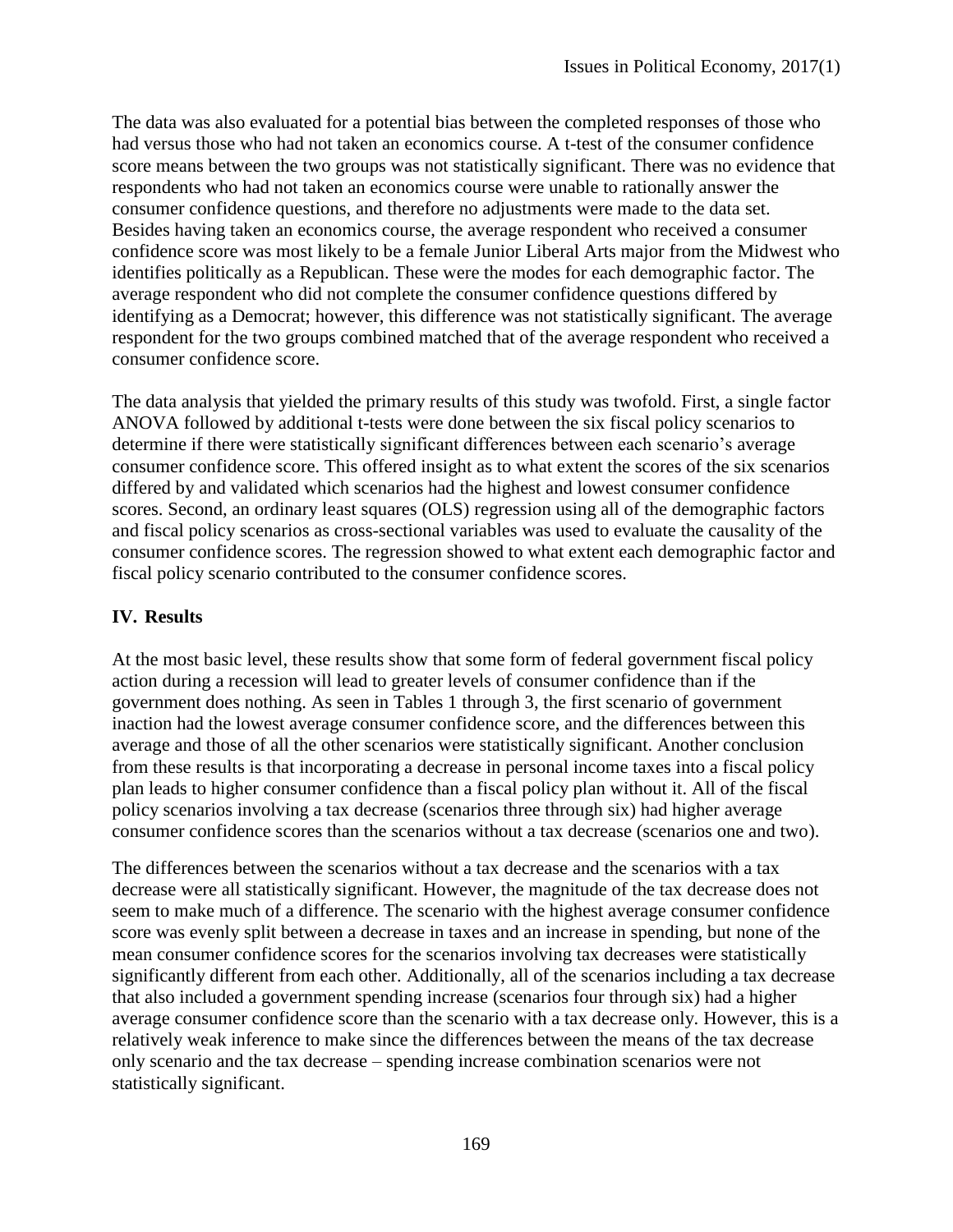| <b>Fiscal Policy Scenario</b> | <b>Mean Consumer Confidence Score</b> |
|-------------------------------|---------------------------------------|
|                               | 9.610                                 |
|                               | 11.628                                |
|                               | 13.452                                |
|                               | 14.024                                |
|                               | 13.658                                |
| n                             | 13.738                                |

#### **Table 1. Mean Consumer Confidence Score by Scenario**

**Table 2. Existence of a Statistically Significant Difference between Scenario Means**

| Fiscal Policy Scenario 1 2 3 4 5 6 |                       |  |  |
|------------------------------------|-----------------------|--|--|
|                                    | - Yes Yes Yes Yes Yes |  |  |
| <sup>2</sup>                       | Yes - Yes Yes Yes Yes |  |  |
| 3                                  | Yes Yes - No No No    |  |  |
| 4                                  | Yes Yes No - No No    |  |  |
| 5                                  | Yes Yes No No - No    |  |  |
| 6                                  | Yes Yes No No No -    |  |  |

| <b>Fiscal Policy Scenario</b> | <b>Description</b>                           |  |  |
|-------------------------------|----------------------------------------------|--|--|
|                               | Control - Government does Nothing            |  |  |
| 2                             | Increase Government Purchases 10%            |  |  |
| 3                             | Decrease Personal Income Taxes 10%           |  |  |
| 4                             | Increase Purchases 5%, Decrease Taxes 5%     |  |  |
| 5                             | Increase Purchases 7.5%, Decrease Taxes 2.5% |  |  |
| 6                             | Increase Purchases 2.5%, Decrease Taxes 7.5% |  |  |

Although these results are encouraging for proponents of fiscal policy, the t-test analysis does not imply causation between fiscal policy and consumer confidence. It could be that other variables, such as the demographic factors, are heavily contributing to the consumer confidence scores. A regression comparing the demographic factors with the different fiscal policy scenarios was therefore used to determine whether consumer confidence is actually affected by the government's fiscal policy actions or something else.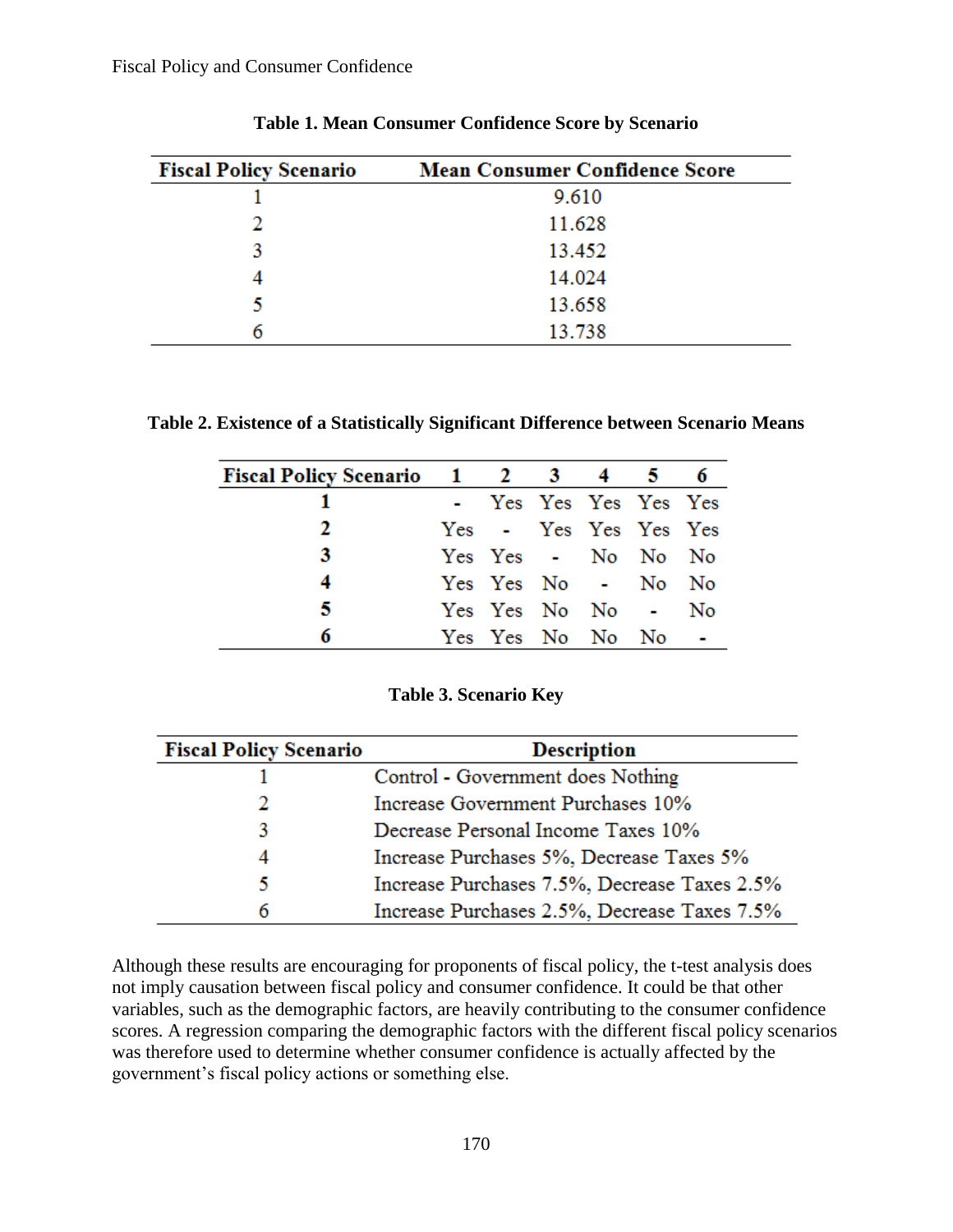The regression was a basic ordinary least squares model, and the variables were arranged as cross sectional data using zero and one to indicate the presence of a scenario or demographic factor. For the six scenarios and each set of cross-sectional demographic factors with more than two options, one element had to be removed as a basis for comparison. The first scenario was removed from the six because that is the scenario in which the government takes no action; thus it functions as a control group. The College of Business was removed from College of Primary Major because business students at Butler University are required to take three economics courses and therefore may not have as much variance in their responses. In the first regression that was created, International was removed from Geographic Region of the United States and Other was removed from Political Affiliation. However, the results of the original regression implied that there could be multicollinearity between these two factors. The statistical significance of the Geographic Region of the United States variables were strong while the statistical significance of the Political Affiliation variables were weak. It would make sense that there would be multicollinearity between these two factors because people in the South and Midwest tend to identify as Republicans, and people in the Northeast and West may more frequently identify as Democrats. Furthermore, since only a few respondents identified as International and Other, it was decided that it would be best to simply remove those two categories from the data set altogether. Midwest was then removed for comparison from Geographic Region of the United States in place of International because most students at Butler University are from the Midwest. Independent was removed for comparison in place of Other for Political Affiliation to better compare the two main political parties, Democrat and Republican. Correlation coefficients between the six scenarios, the Geographic Region of the United States variables, and the Political Affiliation variables were then calculated to ensure that multicollinearity was no longer a problem. None of the correlation metrics indicated high levels of correlation between any of those variables. The regression results are displayed in Table 4 and Table 5.

| <b>Dependent Variable Mean</b> | 12.672 |
|--------------------------------|--------|
| <b>Coefficient Variance</b>    | 23 054 |
| <b>R-Squared</b>               | 0.278  |
| <b>Adjusted R-Squared</b>      | 0.221  |

#### **Table 4. Regression Descriptive Statistics**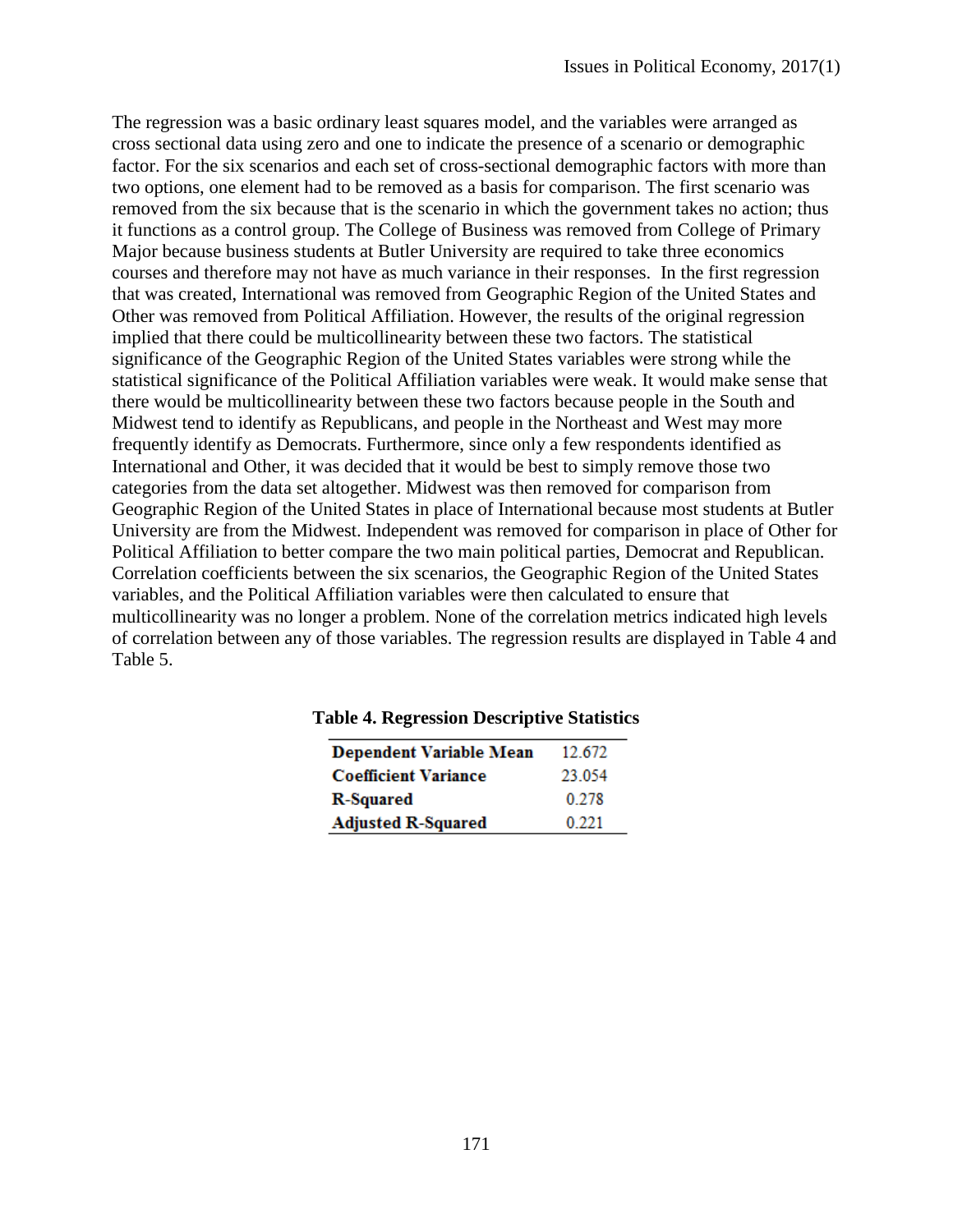| <b>Variable</b>                                | <b>Parameter Estimate Standard Error</b> |       | t-Value  | <b>P-Value</b> |
|------------------------------------------------|------------------------------------------|-------|----------|----------------|
| <b>Intercept</b>                               | 9.893                                    | 0.905 | 10.930   | < 001          |
| Gender                                         | $-0.681$                                 | 0.444 | $-1.530$ | 0.127          |
| <b>Year in College</b>                         | 0.004                                    | 0.179 | 0.020    | 0.982          |
| <b>College of Liberal Arts and Sciences</b>    | $-0.204$                                 | 0.606 | $-0.340$ | 0.737          |
| <b>College of Pharmacy and Health Sciences</b> | $-0.337$                                 | 0.668 | $-0.500$ | 0.615          |
| <b>Jordan College of the Arts</b>              | 0.133                                    | 0.922 | 0.140    | 0.885          |
| <b>College of Communication</b>                | $-0.377$                                 | 0.873 | $-0.430$ | 0.666          |
| <b>College of Education</b>                    | 1.310                                    | 0.980 | 1.340    | 0.183          |
| <b>Northeast</b>                               | 0.872                                    | 0.940 | 0.930    | 0.355          |
| South                                          | 2.119                                    | 1.072 | 1.980    | 0.049          |
| West                                           | $-1.243$                                 | 1.526 | $-0.810$ | 0.416          |
| Republican                                     | 0.856                                    | 0.499 | 1.720    | 0.088          |
| <b>Democrat</b>                                | 0.397                                    | 0.508 | 0.780    | 0.435          |
| <b>Economics Course</b>                        | $-0.300$                                 | 0.473 | $-0.630$ | 0.527          |
| <b>Scenario 2</b>                              | 0.831                                    | 0.336 | 2.480    | 0.014          |
| <b>Scenario 3</b>                              | 3.636                                    | 0.659 | 5.520    | < 001          |
| <b>Scenario 4</b>                              | 4.186                                    | 0.664 | 6.310    | < 001          |
| Scenario 5                                     | 3.806                                    | 0.682 | 5.580    | < 001          |
| Scenario 6                                     | 3.995                                    | 0.654 | 6.110    | < 001          |

| <b>Table 5. Regression Statistics by Variable</b> |  |  |
|---------------------------------------------------|--|--|
|                                                   |  |  |

The results of the regression showed that only one of the demographic variables, the South Geographic Region of the United States, played a statistically significant role in determining the consumer confidence scores. However, this was only slightly statistically significant. The pvalue was 0.0493, just slightly less than 0.05. In comparison, each of the five scenarios represented in the regression were highly statistically significant with p-vales less than .0001. Scenario four, the scenario with the highest average consumer confidence score, contributed the most to consumer confidence out of any other scenario. This reinforces the conclusions from the t-tests.

The fact that the scenarios are so statistically significant while the demographic factors are not implies that the fiscal policy actions of the government and not the demographics characteristics of the individual determine consumer confidence. On the other hand, it is also important to note that the R-squared value is only about 28%. Although this seems deterring, it is not unusually low for a cross-sectional data analysis. There are myriad other factors that could contribute to a person's consumer confidence at a specific point in time that cannot be easily measured within the survey or regression model. For example, the mood the person is in while they take the survey could affect his or her optimism and consumer confidence. Regardless, the two main conclusions from this study are important steps forward in the research on fiscal policy and consumer confidence: fiscal policy does increase consumer confidence levels, and a tax decrease combined with a government spending increase leads to the highest level of consumer confidence.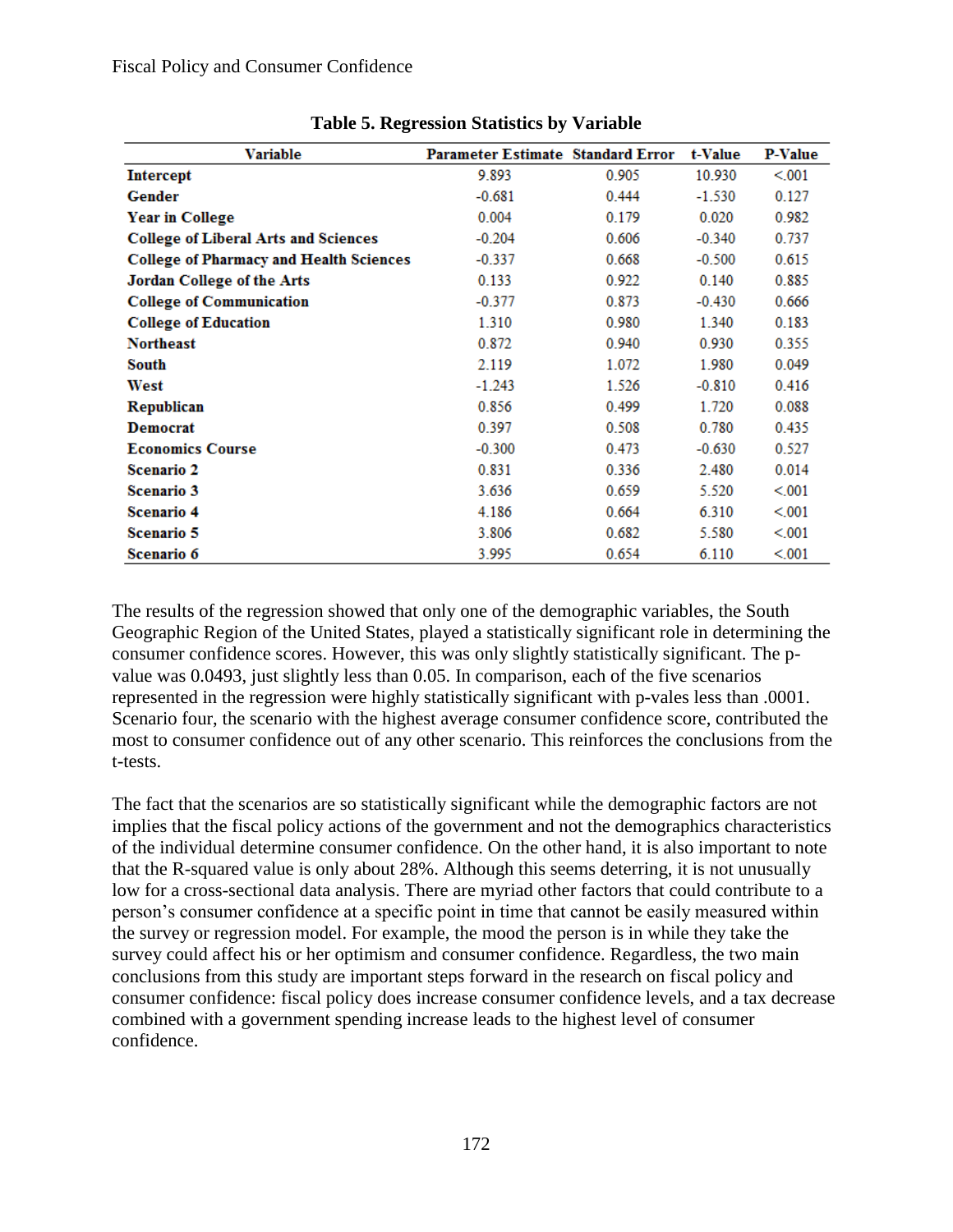### **V. Limitations**

The most prominent limitation of this study is the narrow scope of survey respondents. A sample of undergraduate Honors students from one small Midwestern university is not an accurate sample of United States consumers as a whole. The data is uncontrollably biased towards the demographics of these students. In addition, data on many demographic factors that could contribute to consumer confidence could not be collected because they would not have enough variance among undergraduate college students. For example, age, education level, personal income level, and marital status would most likely be similar for most of the students surveyed. Therefore there were many relevant variables that could have partially explained the consumer confidence scores in addition to the scenarios and being from the South that were not accounted for in the OLS regression. As previously explained, the resources available to this study unfortunately limited the scope of the survey.

Nevertheless, this limitation does not render the results invalid. Although the scope of the sample is small, it is still relevant on a local scale. These Butler University students will soon graduate, enter the labor force, and become consumers with a high marginal propensity to consume. Carrol, Slackalek, Tokuoka, and White (2016) found that younger people experience the most rapid income growth, which encourages them to spend in an "impatient" manner and target a lower level of savings. Considering many Butler University students stay in the greater Indianapolis area after graduation, their spending habits could have significant implications for the local economy. As previously described, people with a high marginal propensity to consume are especially sensitive to changes in fiscal policy. Therefore, the results of this survey can still be of particular use to the local government when designing fiscal policy.

In addition, the survey methodology of this study adds theoretical value that goes beyond the practical limitations. The need for further research on the relationship between fiscal policy and consumer confidence and the shortcomings of implementing this research through historical data studies have been clearly delineated. This study offers a new approach to solving these problems. The statistical significance of the results suggests that this methodology may work, although it would need to be confirmed by further research that could extend the scope of the sample. At the least, this study sets a foundation upon which other researchers can potentially build off of in the future.

Another factor that could have affected the results is the current state of the economy. To keep the survey simple, clear, and easy to apply to the respondent's own life, no economic data was given beyond what was provided in the recession scenario. While the respondent was asked to envision the recession scenario described, it is possible that the respondent was still biased by the present economic and political conditions. If the survey were re-administered during a different phase of the economic cycle or election cycle, the results might have been different.

As in any survey, there is always the risk that the wording of the survey could be unclear to the respondents. Although great amounts of detail and scrutiny went into the design of the survey, there is still the possibility that the people actually taking the survey found something confusing or interpreted the language in a way that was not intended.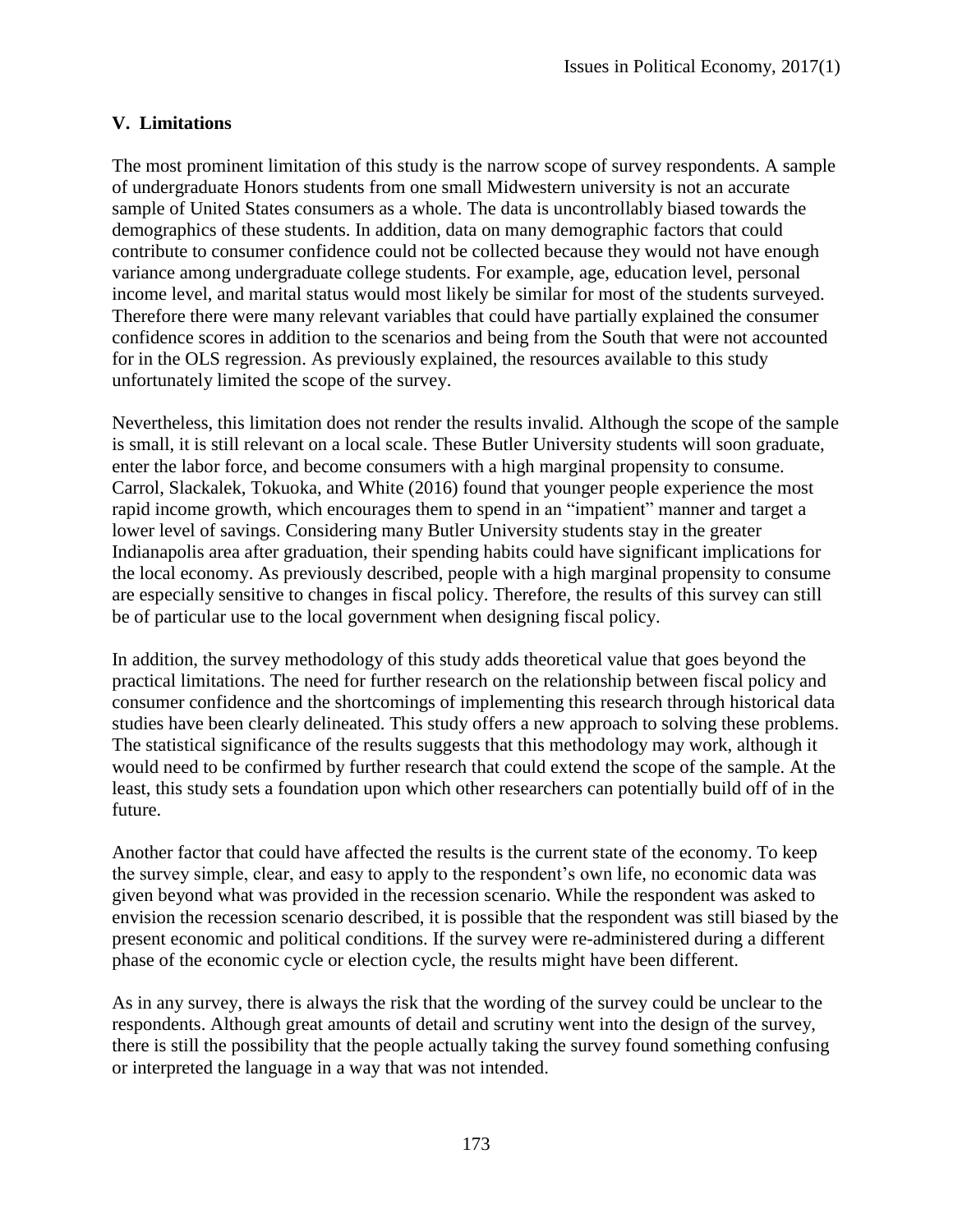A final limitation of this study is the multicollinearity issue that was discussed in the data analysis. The problem was alleviated in the most reasonable way given the situation, but the results could have been different if the Political Affiliation or Geographic Region of the United States categories were removed altogether. For example, South, which was only slightly statistically significant, might not have been statistically significant at all if Political Affiliation had been removed. In addition, it is likely that the six scenarios themselves captured at least some of the Political Affiliation data. Republicans, for instance, may respond with higher consumer confidence towards a tax decrease and with lower consumer confidence towards a government spending increase. The opposite would be true for Democrats. On the other hand, as previously noted, correlation coefficients were calculated for each variable in the regression and none indicated any further multicollinearity problems.

### **VI. Opportunities for Further Research**

The first steps to expand upon this research would be to extend the sample from university students to the general United States adult population and to include more demographic variables. This would provide more meaningful results for United States consumers as a whole. The sample size could also be dramatically increased, which would yield more solid results. Although the resources of this study were too limited for this extension, it is a good opportunity for other researchers with additional resources to build upon this work and add value to this area of economic research.

Another interesting area for further research would be to replicate the method used in this study to analyze the effects of monetary policy on consumer confidence. Monetary policy is often less well-known and understood by the average consumer in comparison to fiscal policy, so it would be interesting to see how monetary policy influences consumer confidence in comparison to fiscal policy. A comparison of the effects of fiscal policy and monetary policy on consumer confidence would also be helpful for designing future economic policy, especially today. Given the current near-zero interest rate environment, there are many who believe that monetary policy may no longer be as effective in influencing the economy because there is limited room to lower interest rates (Bernanke, Reinhart, and Sack, 2004). Research comparing the effectiveness of fiscal policy versus monetary policy as it pertains to consumer confidence may be valuable in persuading the government to either take a stronger fiscal policy approach or reform the current monetary policy situation.

Finally, this study could be altered to include government debt levels and financing methods, such as borrowing from other governments or future tax increases, for the fiscal policy change. Many consumers are concerned about government debt and take it into consideration when a change in fiscal policy is announced. Tanner (1979) found that a decrease in taxes had little effect on aggregate demand if consumers perceived that high levels of government debt would result in higher taxes in the future. Including debt and financing methods was considered for this study, but the number of independent variables would have increased exponentially if various government debt levels or financing methods were included for each fiscal policy scenario. This was determined to be beyond the scope of this study and therefore was not included, but it is a topic for future consideration.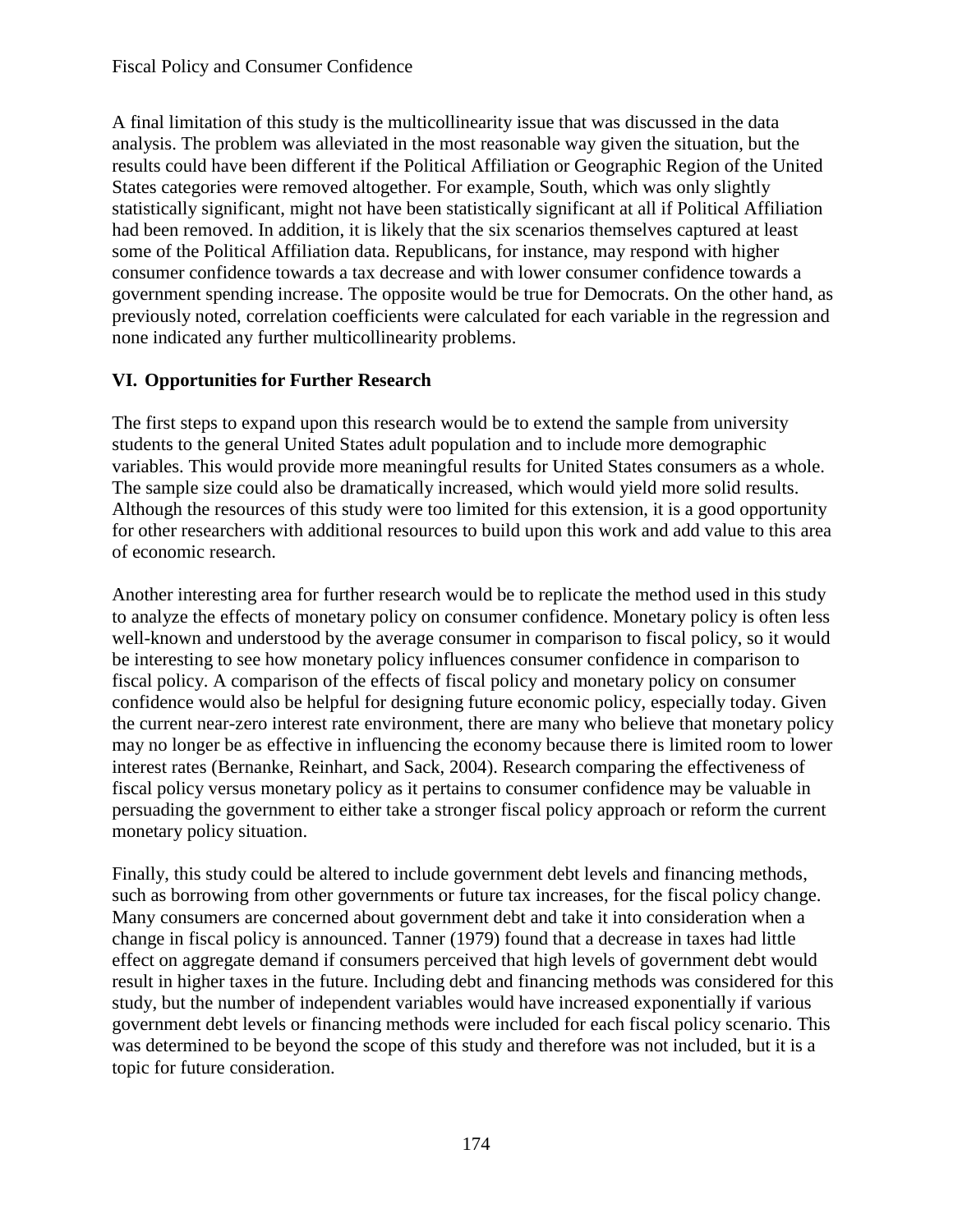### **VII. Conclusion**

As one of the federal government's main economic tools during a recession, fiscal policy is a crucial area for further research. This is especially true today in the wake of the 2008 Financial Crisis and the near-zero interest rate environment. Fiscal policy may need to play a larger role in the future, so an increased focus on fiscal policy research is necessary. There has already been extensive research done on the relationship between fiscal policy and output, but these studies typically neglect changing consumer expectations and confidence. An effective fiscal policy plan will also increase consumer confidence, which will then increase consumer spending and finally increase output. Much research has already been done on the elements of this relationship chain, but the key link between fiscal policy and consumer confidence is still missing. Little research has been done in this area even though it can help explain why certain fiscal policy strategies are more effective than others. The few studies that have been done on this relationship also face shortcomings. Their reliance on historical data limits their validity and ability to account for consumer demographics. This study offers a new way of approaching this research through a survey methodology. The survey results not only validated the relationship between fiscal policy and consumer confidence, but also determined that a tax decrease combined with a government spending increase is the fiscal policy plan that increases consumer confidence the most. In addition, this study found that many demographic factors do not significantly contribute to consumer confidence, which further solidifies the causal relationship between fiscal policy and consumer confidence. Albeit limited by the narrow scope of respondents, these results still have local implications and are valuable steps forward towards the greater goal of understanding fiscal policy and consumer confidence.

### **VIII. References**

Alesina, A., Ardagna, S., Perotti, R., & Schiantarelli, F. (2002). Fiscal Policy, Profits, And Investment. *American Economic Review, 92(3),* 571-589.

Auerbach, A., & Gorodnichenko, Y. (2012). Measuring the Output Responses to Fiscal Policy. *American Economic Journal, 4(2),* 1-27.

Baxter, M. & King, R. (1993). Fiscal Policy in General Equilibrium. *American Economic Review, 83(3),* 315-334.

Bernanke, B., Reinhart, V., & Sack, B. (2004). Monetary Policy Alternatives to the Zero Bound: An Empirical Assesment. Federal Reserve Board Working Paper.

Blinder, A. S. (2008). Keynesian Economics. *The Concise Encyclopedia of Economics*. Retrieved January 2, 2016, from The Library of Economics and Liberty: http://www.econlib.org/library/Enc/KeynesianEconomics.html

Bram, J., & Ludvigson, S. (1998). Does Consumer Confidence Forecast Household Expenditure? *Economic Policy Review, June,* 59-78.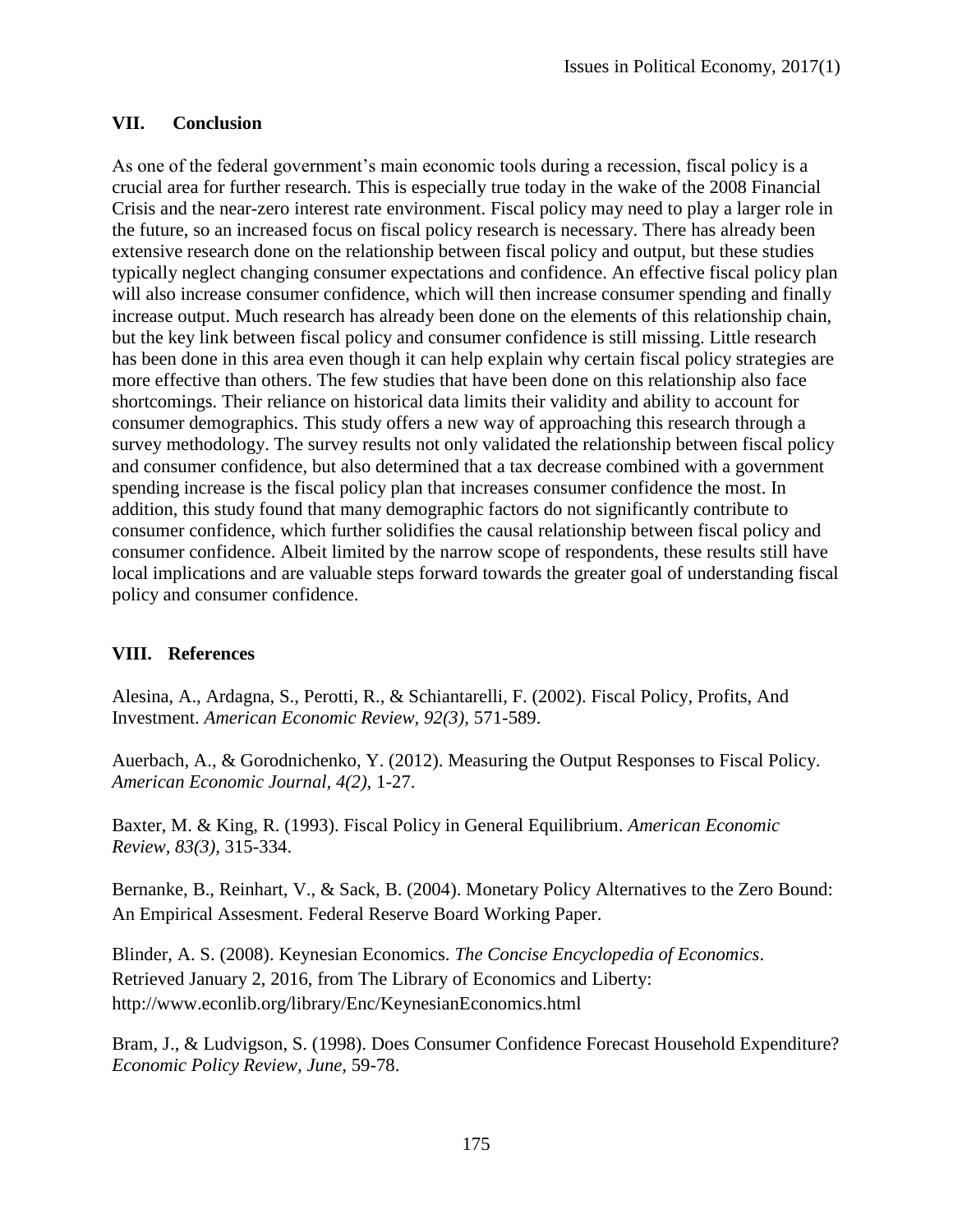Carroll, C.D., Fuhrer, J. C., & Wilcox, D. W. (1994). Does Consumer Sentiment Forecast Household Spending? *The American Economic Review, 84(5),* 1397-1408.

Carroll, C., Slacalek, J., Tokuoka, K., & White., M. (2016). The Distribution of Wealth and the Marginal Propensity to Consume.

Civilian Unemployment Rate [UNRATE]. US. Bureau of Labor Statistics. FRED, Federal Reserve Bank of St. Louis.

Cotsomitis, J. A., & Kwan A. C. C. (2006). Can Consumer Confidence Forecast Household Spending? *Southern Economic Journal 72(3),* 597-610.

Dominitz, J., & Manski, C. F. (2004). How Should We Measure Consumer Confidence? *Journal of Economic Perspectives, 18(2),* 51-66.

Feldstein, M. (2009). Rethinking the Role of Fiscal Policy. *American Economic Review, 99(2),*  556-559.

Fuhrer, J. (1993). What Role Does Consumer Sentiment Play in the US Macroeconomy? *New England Economic Review, Jan/Feb,* 32-44.

Government total expenditures [W068RCQ027SBEA]. US. Bureau of Economic Analysis. FRED, Federal Reserve Bank of St. Louis.

Graber, D. A. (1982). Reading Between the Lines of Consumer Confidence Measures. *The Public Opinion Quarterly. 46(3),* 336-339.

Gravelle, J. (2008). Tax Cuts and Economic Stimulus: How Effective are the Alternatives? *Congressional Research Service.*

Hymans, S. H. (1970). Consumer Durable Spending: Explanation and Prediction. *Brookings Papers on Economic Activity, 1(2),* 173-206.

Jacobsen, B., Lee, J.B., & Marquering, W. (2008) Are Men More Optimistic? Retrieved November 20, 2013, from:<http://ssrn.com/abstract=1030478>

Jahan, S., Mahmud, A., & Papageorgiou, C. (2014, September). What is Keynesian Economics? *Finance and Development*. Retrieved January 2, 2016, from The International Monetary Fund: http://www.imf.org/external/pubs/ft/fandd/2014/09/basics.htm

Juster, T. & Wachtel, P. (1972). Anticipatory and Objective Models of Durable Goods Demand. *American Economic Review, 62(4),* 564-579.

Konstantinou, P., & Tagkalakis, A. (2011). Boosting Confidence: Is There a Role for Fiscal Policy? *Elsevier, 28,* 1629-1641.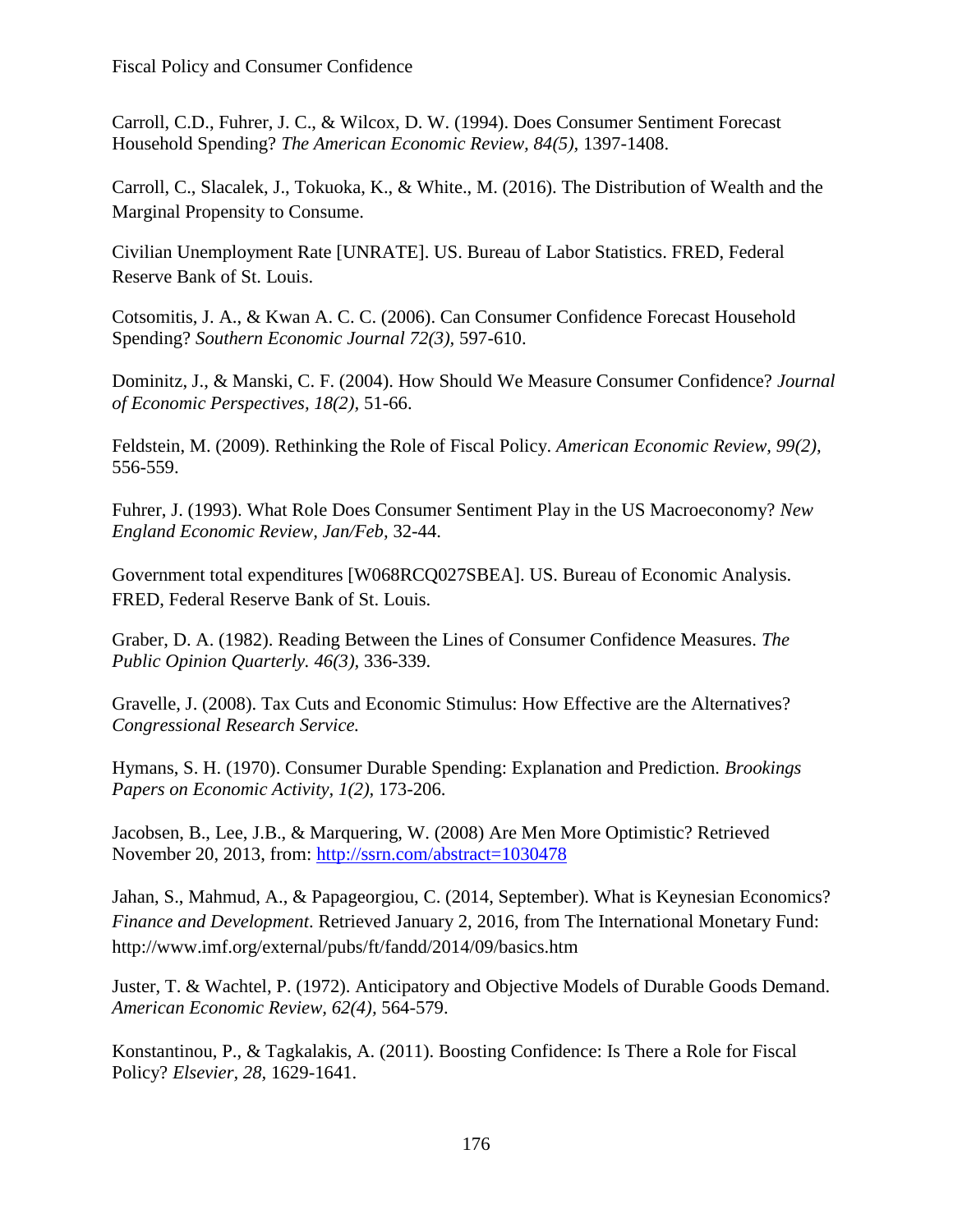Ludvigson, S. C. (2004). Consumer Confidence and Consumer Spending. *Journal of Economic Perspectives, 18(2),* 29-50.

McWhinney, J. (2013). Understanding the Consumer Confidence Index. *Investopedia.* Retrieved October 24, 2013, from www.investopedia.com

Parker, J. A. (2011). On Measuring the Effects of Fiscal Policy in Recessions. *Journal of Economic Literature, 49(3),* 703-718.

Perotti, R. (1999). Fiscal Policy in Good Times and Bad. *Quarterly Journal of Economics, 114(4),* 1399-1436.

Real Gross Domestic Product [A191RL1A225NBEA]. US. Bureau of Economic Analysis. FRED, Federal Reserve Bank of St. Louis.

Real Median Household Income in the United States [MEHOINUSA672N]. US. Bureau of the Census. FRED, Federal Reserve Bank of St. Louis.

Romer, C. D., & Romer, D. H. (2007). The Macroeconomic Effects of Tax Changes. *American Economic Review, 100(3),* 763-801.

Souleles, N. (2001). Consumer Sentiment: Its Rationality and Usefulness in Forecasting Expenditure. *National Bureau of Economic Research,* Working Paper No. 8410.

Tagkalakis, A. (2008). The Effects of Fiscal Policy on Consumption in Recessions and Expansions. *Journal of Public Economics, 92(5-6),* 1468-1508.

Tanner, J. E. (1979). Fiscal Policy and Consumer Behavior. *Review of Economics and Statistics, 61(2),* 317-321.

Technical Note. (2011). *The Conference Board.* Retrieved November 10, 2013, from www.conference-board.org

## **IX. Appendix A**

#### **Conference Board Consumer Confidence Index Questions:**

1. How would you rate present general business conditions in your area? (good/normal/bad)

2. What would you say about available jobs in your area right now? (plentiful/not so many/hard to get)

3. Six months from now, do you think business conditions in your area will be (better/the same/worse)?

4. Six months from now, do you think there will be (more/same/fewer/) jobs available in your area?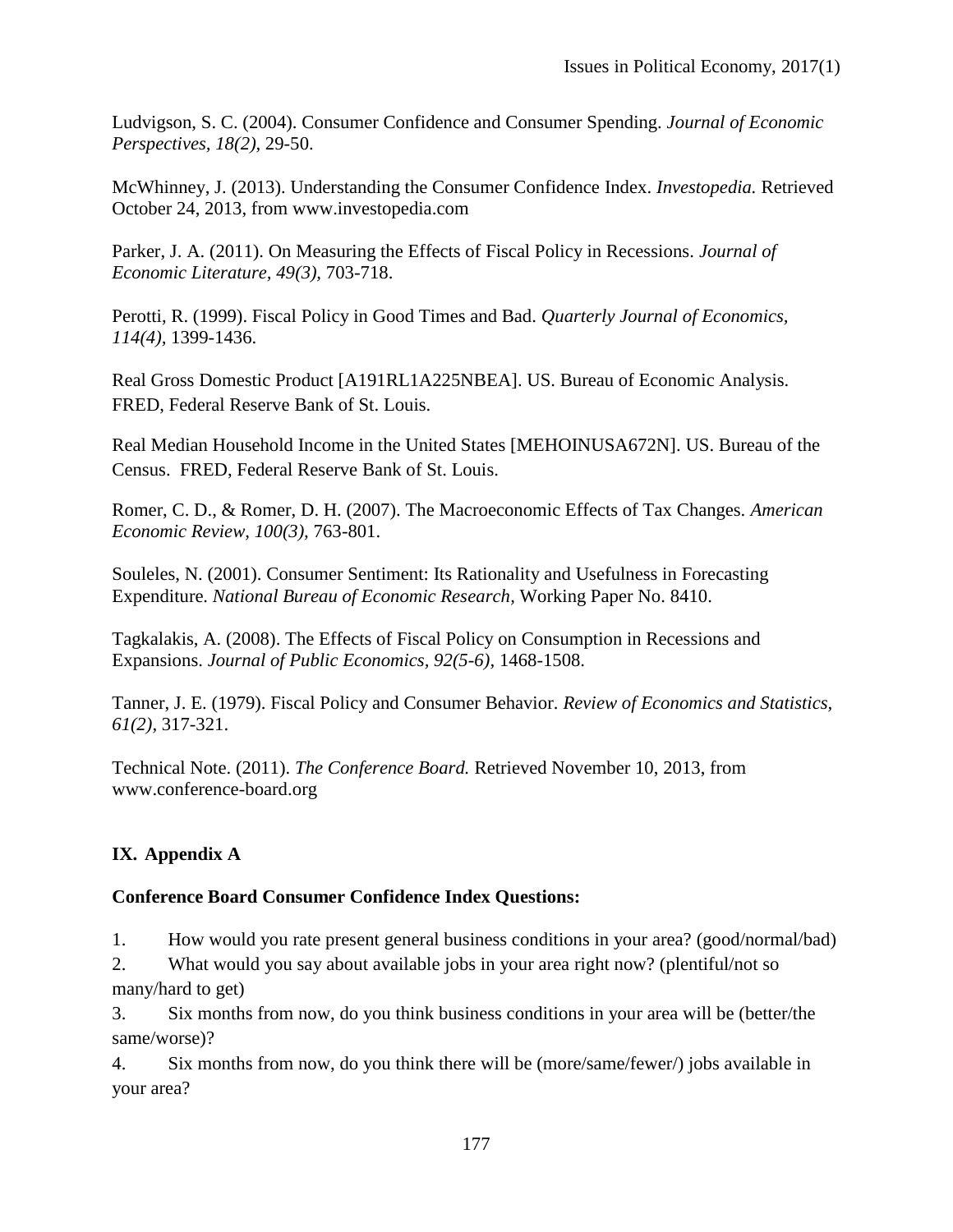5. How would you guess your total family income to be six months from now? (higher/same/lower)

### **University of Michigan Consumer Sentiment Index Questions:**

1. Do you think now is a good or bad time for people to buy major household items? (good time to buy/uncertain, depends/bad time to buy)

2. Would you say that you (and your family living there) are better off or worse off financially than you were a year ago? (better/same/worse)

3. Now turning to business conditions in the country as a whole – do you think that during the next twelve months we'll have good times financially or bad times or what? (good times/uncertain/bad times)

4. Looking ahead, which would you say is more likely – that in the country as a whole we'll have continuous good times during the next five years or so or that we'll have periods of widespread unemployment or depression, or what? (good times/uncertain/bad times)

5. Now looking ahead – do you think that a year from now, you (and your family living there) will be better off financially, or worse off, or just about the same as now? (better/same/worse)

Source: Bram, J., & Ludvigson, S. (1998). Does Consumer Confidence Forecast Household Expenditure? *FRBNY Economic Policy Review, June,* 61, Box A.

# **X. Appendix B**

### **Example of Survey:**

### **Fiscal Policy Survey**

The purpose of this survey is to collect data for an undergraduate research thesis. Your individual response will be anonymous. Your participation is optional and voluntary.

### **Demographic Information:**

Please circle the response that best describes you.

**Gender**: Male, Female

**Year in College**: First Year Student, Sophomore, Junior, Senior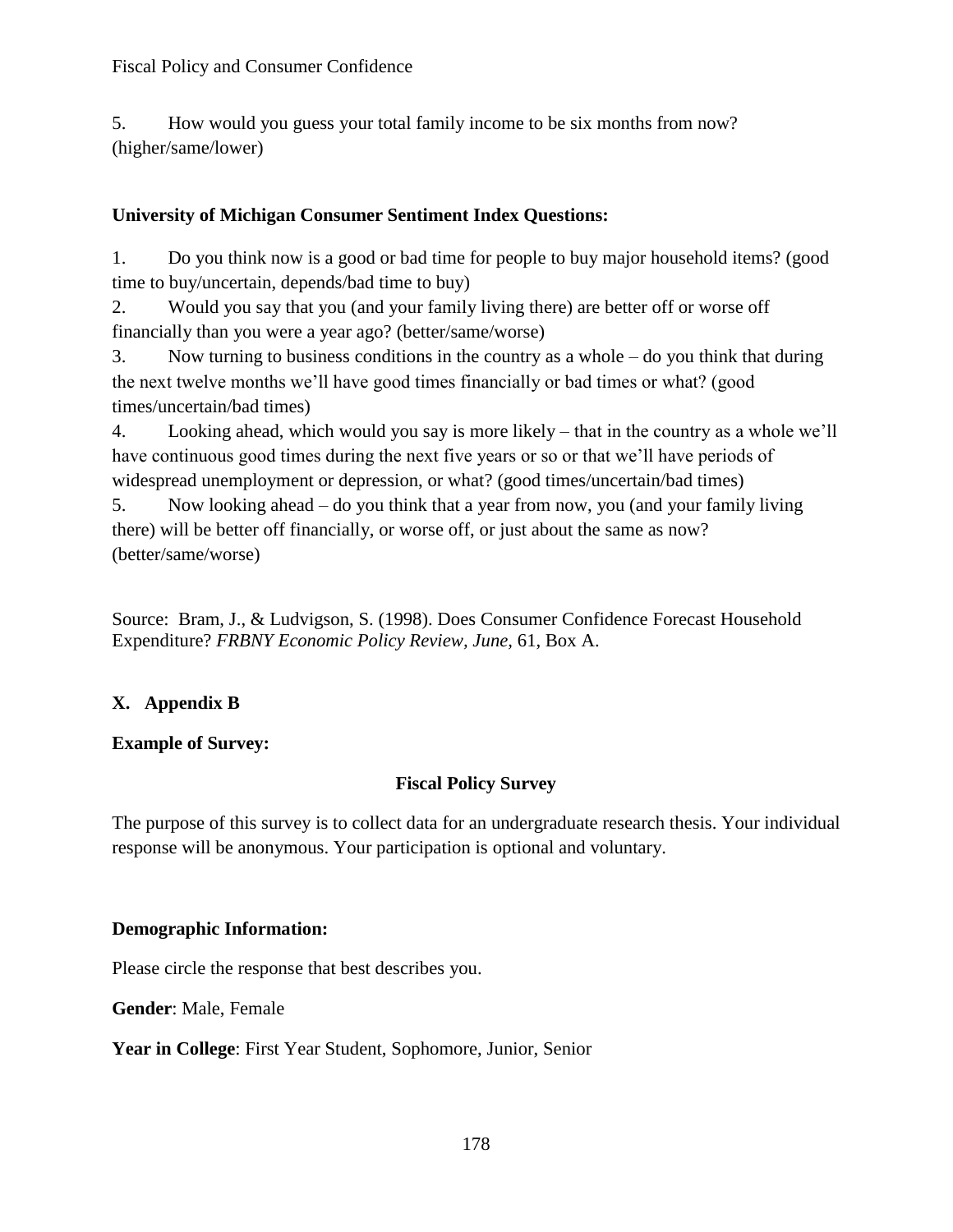**College of Primary Major**: Liberal Arts and Sciences, Business, Pharmacy and Health Sciences, Fine Arts, Communication, Education

**Geographic Region of the United States (Hometown)**: Northeast, South, Midwest, West, International

**Political Affiliation**: Republican, Democrat, Independent, Other

**Have you taken an economics course in high school or college?** Yes, No

#### **Recession Scenario:**

Please read the following scenario.

The unemployment rate in your hometown has recently increased from 5% to 8%. Economic growth in your hometown has recently decreased from 6% to 1%. Your family's total annual personal income has recently decreased by 6%. The federal government has decided to implement a fiscal policy during the next six months.

### **Fiscal Policy Scenario:**

The federal government has decided to implement the following fiscal policy during the next six months.

*Each respondent will be presented with only one of the following scenarios. The scenarios will be randomly distributed.*

1. The federal government will do nothing.

2. The federal government will increase spending on defense, roads and bridges, and unemployment insurance by 10% each for a year based on the current budget.

3. The federal government will decrease personal income taxes across the board by 10% for a year.

4. The federal government will increase spending on defense, roads and bridges, and unemployment insurance by 5% each for a year based on the current budget and will decrease personal income taxes across the board by 5% for a year.

5. The federal government will increase spending on defense, roads and bridges, and unemployment insurance by 7.5% each for a year based on the current budget and will decrease personal income taxes across the board by 2.5% for a year.